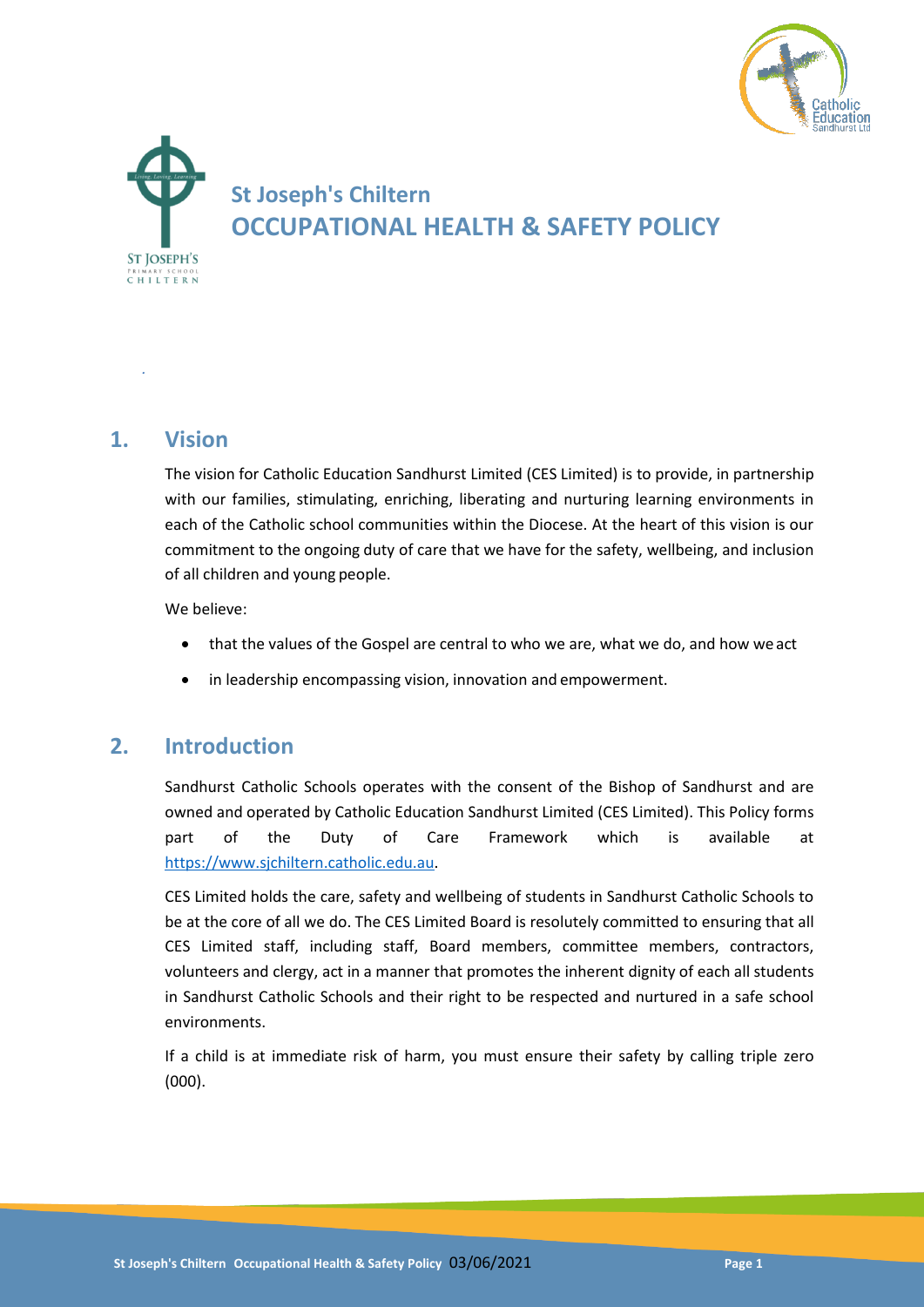# **3. Definitions**

| <b>CES Limited</b>               | <b>Catholic Education Sandhurst Limited</b>          |
|----------------------------------|------------------------------------------------------|
| <b>CES Limited Board</b>         | Board of Directors of CES Limited                    |
| <b>OHS</b>                       | Occupational Health and Safety                       |
| <b>Sandhurst Catholic School</b> | A School which operates with the consent of the      |
|                                  | Bishop of the Catholic Diocese of Sandhurst and is   |
|                                  | owned, operated and governed by CES Limited, where   |
|                                  | formation and education are based on the principles  |
|                                  | of Catholic doctrine, and where the teachers are     |
|                                  | outstanding in true doctrine and uprightness of life |

### **4. Purpose**

The CES Limited Board is committed to promoting a healthy and safe environment and recognises its obligations under the *Occupation Health and Safety Act 2004* in all Sandhurst Catholic Schools. The school's OHS policy informs staff, students, visitors and other relevant parties that OHS is an integral part of all Sandhurst Catholic Schools' operations.

### **5. Principles**

- all school staff as well as contractors and visitors have a shared responsibility for contributing to the health and safety of all persons in the workplace and the promotion and maintenance of occupational health and safety
- the dissemination of occupational health and safety information is primarily the responsibility the Principal, who is delegated this responsibility by the Executive Director
- the Principal, in consultation with employees, has the responsibility for developing, implementing and continually the school's Workplace Safety Program.

#### **CES Limited is committed to:**

- Providing safe and healthy workplaces for all staff, students, visitors, contractors and volunteers in accordance with our strategic plan.
- Identifying and maintaining compliance with all relevant Occupational Health and Safety legislation.
- Establishing and maintaining an Occupational Health and Safety Management System (OHSMS) to ensure that our OHS obligations are met.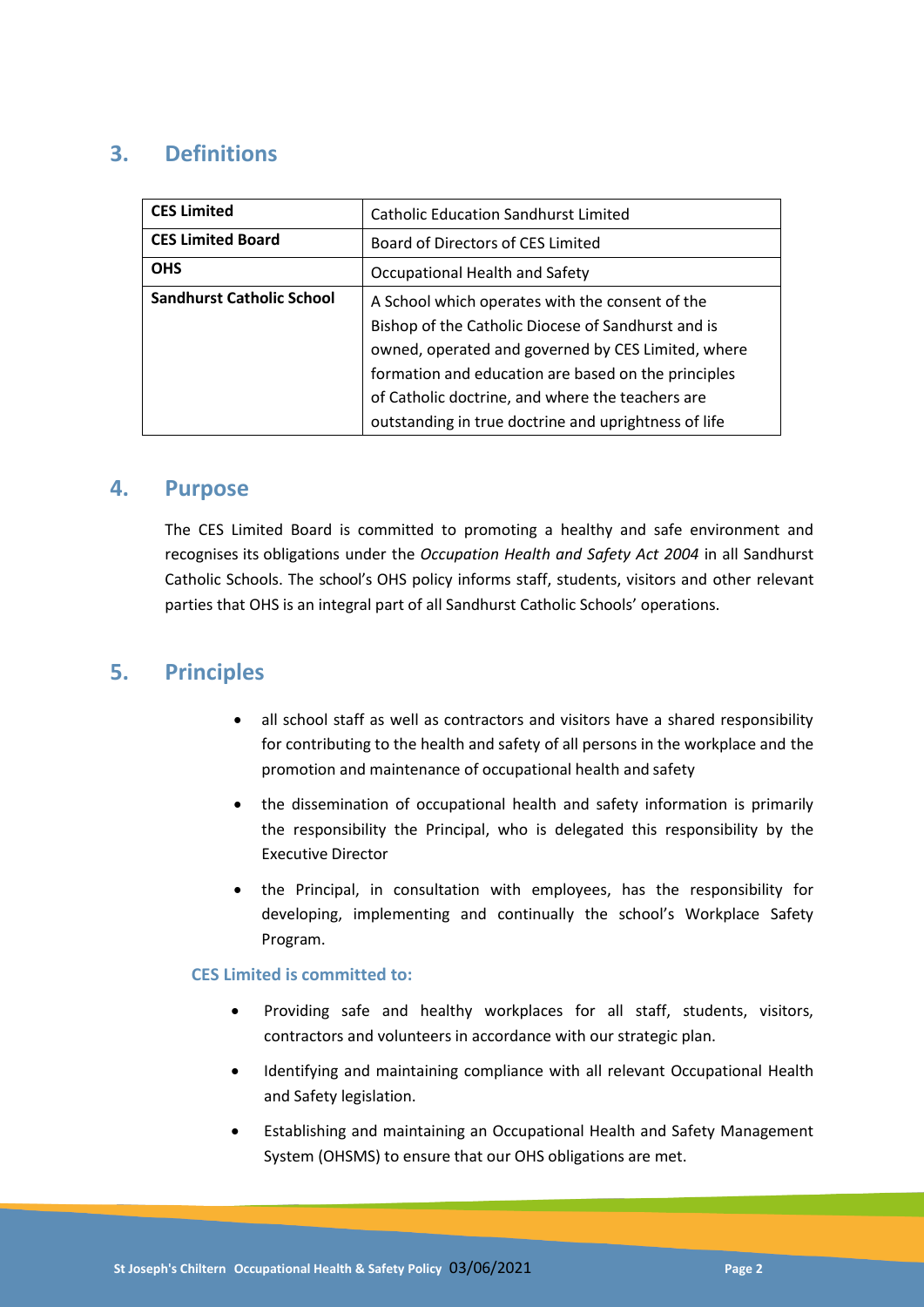Communicating and consulting with staff (and their representatives), managers and other stakeholders on issues and decisions which may impact work health and safety.

### **6. Scope**

This policy and accompanying procedures apply to all school students and staff.

The Principal and staff at this school are committed to providing a safe and healthy workplaces to staff, visitors, contractors and other parties. The Principal, as the Responsible Person, will follow a systematic approach to OHS risk management to ensure that each Sandhurst Catholic School can meet its OHS obligations and provide OHS information, training and supervision to staff and other relevant parties. The Principal will consult with employees (and their representatives), school leaders and other stakeholders on OHS issues and will work towards resolving any OHS issues by following the school's OHS Issue Resolution procedure. An OHS Committee is established in each school for this purpose.

# **7. Policy Statement**

It is the policy of this school to ensure, as far as practicable, that all employees are safe from injury and risks to health and safety in the workplace. This commitment will be met by ensuring that work practices and procedures adopted throughout the school comply with the acts and regulations governing occupational health, safety and welfare. All persons, including staff, students and visitors to schools, are expected to take all practical measures to ensure a safe and healthy working environment in keeping with the following specifically defined responsibilities.

# **8. Roles, Responsibilities and Delegations**

### **8.1 Principal Delegations**

The Principal of the school delegates responsibility for the management of OHS issues to the OHS Committee in the school to enable them to act on their behalf.

### **8.2 Responsibilities of Occupational Health & SafetyCommittee**

An Occupational Health & Safety Committee is formed at the schoolto:

- facilitate co-operation between the school staff in instigating, developing and carry out measures designed to ensure the health and safety at work of the employees
- to formulate and review the standards, rules and procedures relating to health and safety that are to be carried out or complied within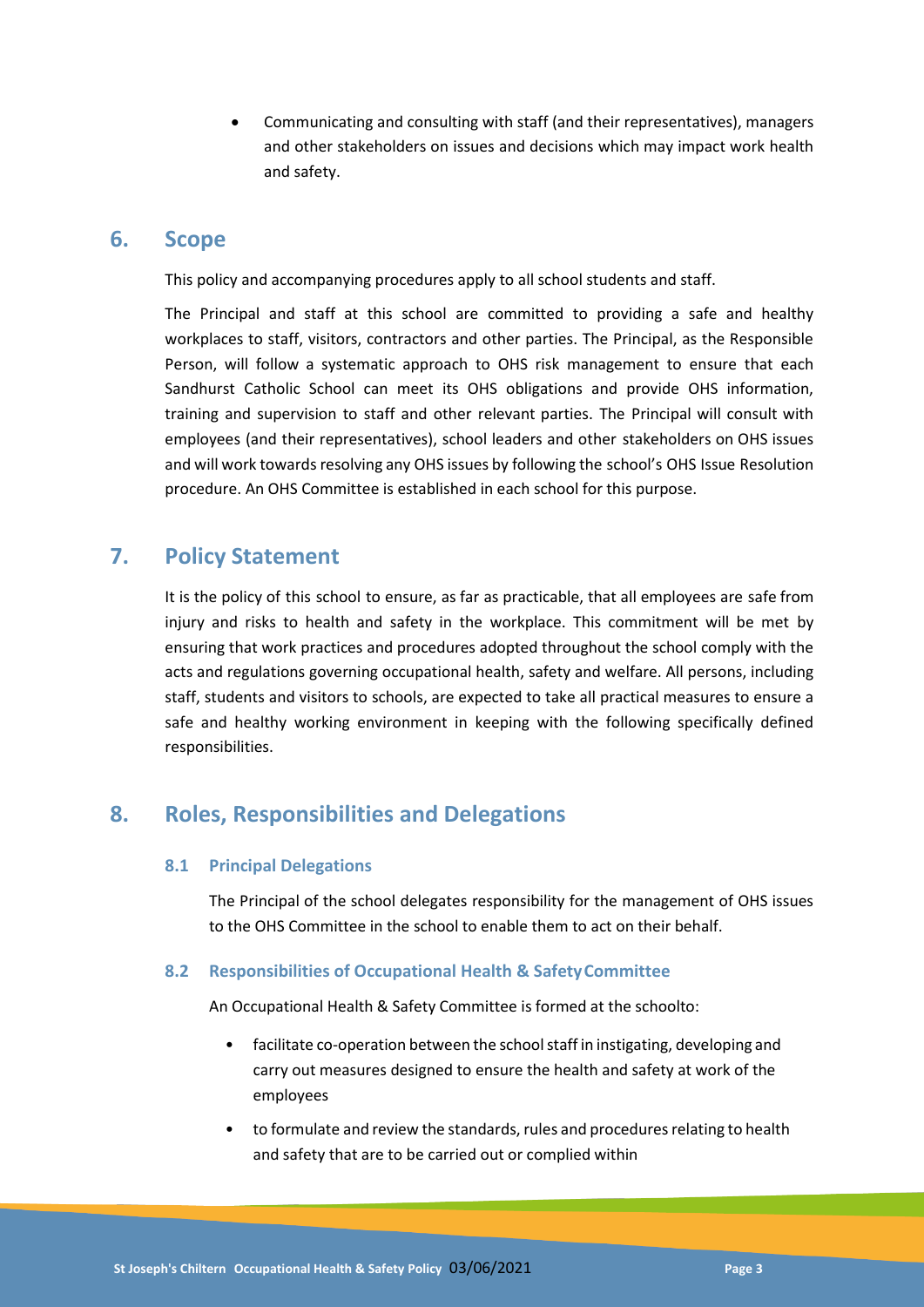- ensure appropriate records under their control are maintained in accordance with the school's OHS policy
- meet at least once every three months: and at any other time if required
- attempt to resolve any issue concerning health or safety that arises in the workplace or from the conduct of the undertaking of the employer, in accordance with the provisions of Part 7, Division 8 of theAct.

#### **8.3 Responsibilities of Employees**

In their own interests and as a legal obligation, all staff at this school have a responsibility to ensure that nothing is done to make health and safety provisions less effective. While at work, staff members must:

- fulfil their duties under OHS legislation and acting in a safe manner
- take reasonable care of their own health and safety and that of others affected by their actions or omissions
- follow safe workplace practices consistent with the extent of their knowledge, control or influence over working conditions and methods
- identify and report any unsafe or unhealthy conditions or behaviour
- ensure that the behaviour of all persons in the workplace is safe and without risk to health
- not intentionally or recklessly interfere with or misuse anything provided at the workplace in the interests of health, safety or welfare
- co-operate with CES Limited with respect to any action taken by them to comply with a requirement imposed by or under the Occupational Health and Safety Act 2004 or the regulations
- ensure that they are not under the influence of drugs or alcohol whilst in the workplace and in such a state as may endanger their own safety at work or the safety of any other person at work
- keep their own work areas tidy and safe.

#### **8.4 Responsibilities of Volunteers, contractors and sub-contractors, visitors**

All volunteers, visitors, contractors and sub-contractors engaged to perform work in Sandhurst Catholic School premises are required, to comply with the OHS Policy of the school. They must observe directions on health and safety from the staff in the school.

Failure to comply or observe a direction will be considered a breach of contract and sufficient grounds for termination of a contract. Visitors who fail to follow directions may be asked to leave the premises.